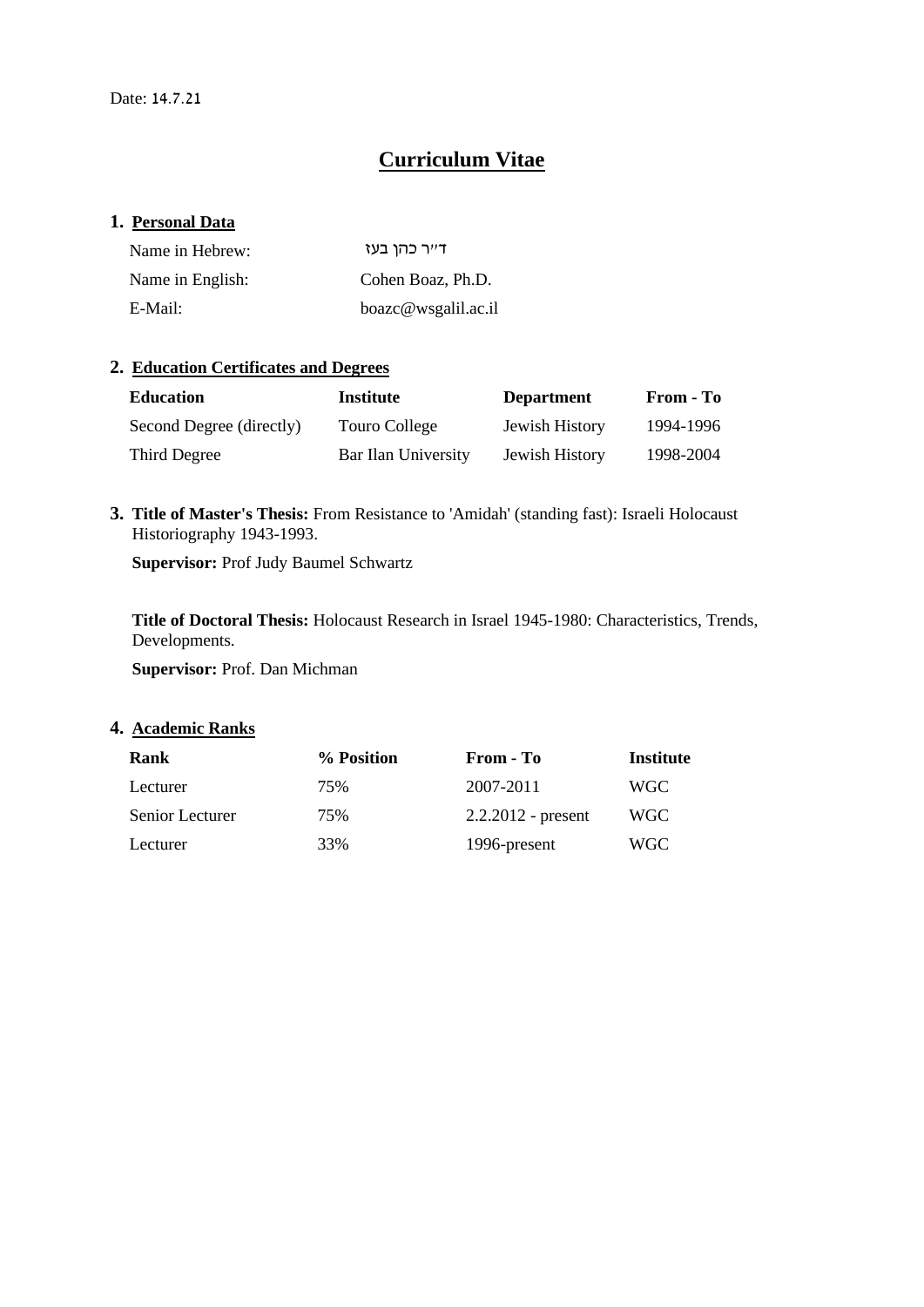# **5. Grants and Awards**

| <b>Name of Grant/Award</b>                                                                          |
|-----------------------------------------------------------------------------------------------------|
| Jacob and Clara Egit Foundation Award for Holocaust and Jewish Resistance<br>Literature, 10,000 NIS |
| Eival Giladi President Fund Award for Exellence in Research and teaching,<br>5000\$                 |
| Western Galilee College Award Excellence in Research                                                |
| Western Galilee College Award Excellence in Research                                                |
|                                                                                                     |

# **6. Research Grants**

|      | <b>From-To</b> Funding Agency | <b>Title of Research</b> |
|------|-------------------------------|--------------------------|
| 2003 | The Shalem Center             |                          |

# **7. Active Participation in Conferences (Only from 2001)**

| Date                                    | <b>Name of Conference</b>                                                                                                                                             | <b>Place of</b><br><b>Conference</b>                                | <b>Subject of Lecture/</b><br><b>Discussion</b>                                                                              | Role    |
|-----------------------------------------|-----------------------------------------------------------------------------------------------------------------------------------------------------------------------|---------------------------------------------------------------------|------------------------------------------------------------------------------------------------------------------------------|---------|
| <b>July 2001</b>                        | 13 <sup>th</sup> World Congress of<br><b>Jewish Studies</b>                                                                                                           | The Hebrew<br>University and<br><b>Yad Vashem</b>                   | The Battle for Memory:<br>The Hebrew University<br>and Yad Vashem                                                            | Speaker |
| $21st - 24th$<br>November<br>2005       | <b>International Scholars</b><br>Conference                                                                                                                           | <b>Yad Vashem</b>                                                   | What will be the Agenda<br>of Holocaust research?<br>The Discussions and Non-<br>discussions in Yad<br>Vashem in the 1950s   | Speaker |
| $10-13$ April<br>2005                   | Sixty Years on: How the<br>Holocaust looks now<br>conference, Stanley<br><b>Burton Centre for</b><br><b>Holocaust Studies</b>                                         | University of<br>Leicester                                          | <b>Holocaust Survivors and</b><br>Israeli Holocaust<br>Memory: a Reappraisal                                                 | Speaker |
| 15 <sup>th</sup> April<br>2005          | commemorative seminar<br>to mark the sixtieth<br>anniversary of the<br>liberation of Bergen-<br><b>Belsen</b> concentration<br>Camp                                   | ImperialWarM<br>useum and<br>Royal<br>Hollowey<br>College<br>London | And I was Only a Child:<br><b>Children's Testimonies</b><br>Bergen-Belsen 1945                                               | Speaker |
| $17^{th} - 29^{th}$<br><b>July 2005</b> | Survival, Displacement,<br>Struggle: Jewish DPs in<br>the Wake of the<br>Holocaust, Research<br>Workshop, United<br><b>States Holocaust</b><br><b>Memorial Museum</b> | Center for<br>Advanced<br>Holocaust<br>Studies,<br>Washington<br>DC | <b>Children's Testimonies</b><br>1945-1947                                                                                   | Speaker |
| $1st-4th$<br>August<br>2005             | The 14t world<br>Conference on Jewish<br><b>Studies</b>                                                                                                               | Jerusalem                                                           | Meir (Marek) Dworezcki<br>- The Man Who did not<br>Allow to Forget: On the<br>Role of Holocaust<br>survivors in Constructing | Speaker |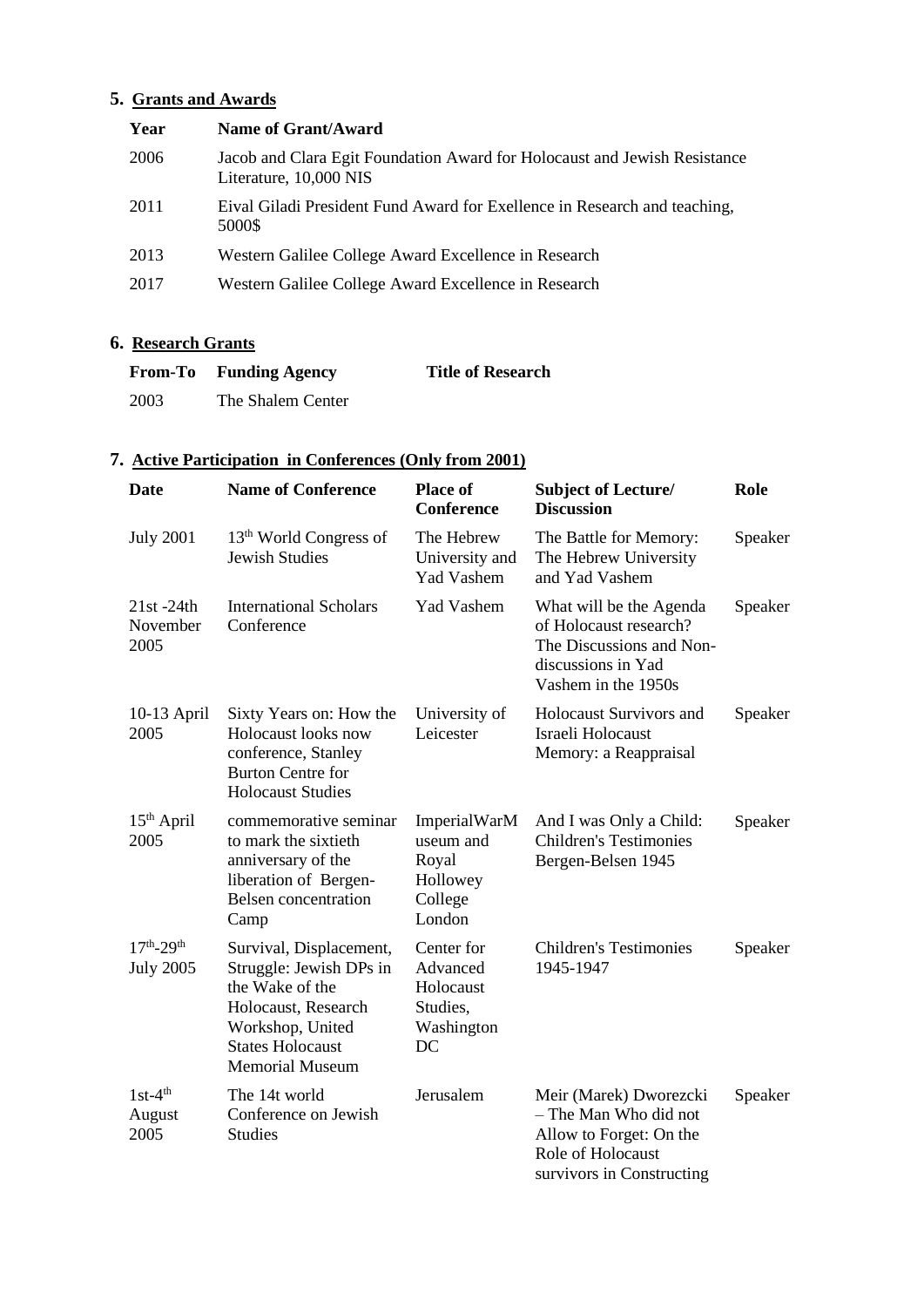| <b>Date</b>      | <b>Name of Conference</b>                                                                                                         | <b>Place of</b><br><b>Conference</b>                                            | <b>Subject of Lecture/</b><br><b>Discussion</b>                                                                                     | Role    |
|------------------|-----------------------------------------------------------------------------------------------------------------------------------|---------------------------------------------------------------------------------|-------------------------------------------------------------------------------------------------------------------------------------|---------|
|                  |                                                                                                                                   |                                                                                 | <b>Israel's Holocaust</b><br>Memory                                                                                                 |         |
| April 2006       | 'Beyond Numbers,<br>Beyond names: The<br>experience of Holocaust<br>Victims'                                                      | Youngstown<br><b>State</b><br>University                                        | Children as the Ultimate<br>witnesses: Collecting<br><b>Testimonies from</b><br>Children Survivors 1945-<br>1948                    | Speaker |
| <b>July 2006</b> | Past and present<br>perspectives in Jewish<br>Studies Conference,<br><b>European Association</b><br>for Jewish Studies            | <b>Moscow</b>                                                                   | The Children will tell it as<br>it was: Children's<br><b>Testimonies in Early</b><br><b>Holocaust Research</b>                      | Speaker |
| December<br>2006 | <b>Holocaust and Justice</b><br><b>International Conference</b>                                                                   | Yad Vashem,<br>Jerusalem                                                        | Jacob Robinson and the<br>attempts to Assert the<br>Jewish Voice in<br>Nuremberg                                                    | Speaker |
| January<br>2007  | Holocaust survivors in<br>their countries of<br>Resettlements: Space,<br>Memories and Identities<br><b>International Workshop</b> | Jerusalem                                                                       | 'Listening To Survivor<br>Children: Learning about<br><b>Post-Holocaust Society</b><br>from Early Children's<br>Testimonies'        | Speaker |
| March<br>2007    | The 37th annual<br>scholars conference on<br>the Holocaust and the<br>churches                                                    | Cleveland                                                                       |                                                                                                                                     | Speaker |
| April 2007       | Refugee Archives:<br>Theory and Practice<br>International conference                                                              | University of<br>Sussex,<br>Brighton, UK                                        | Children in the Archive:<br>Archival Collections of<br>Children's Post-War<br>Testimonies and their<br><b>Return to History</b>     | Speaker |
| December<br>2007 | Aspects of the<br>Holocaust: History,<br>Experiences and<br>Implications                                                          | <b>Yad Vashem</b>                                                               | Israeli Holocaust<br>Research                                                                                                       |         |
| October<br>2008  | Lessons and Legacies X                                                                                                            | Northwestern<br>University,<br>Chicago                                          | The emergence and<br>Disappearance of Early<br><b>Holocaust Research</b>                                                            | Speaker |
| January<br>2009  | Beyond Camps and<br><b>Forced Labor III</b>                                                                                       | <b>Imperial War</b><br>Museum and<br>University of<br>Wolverhampto<br>n, London | Representing Children's<br>Holocaust: Children's<br>Survivor testimonies<br>published in Fun Lezten<br>Hurban, Munich 1946-<br>1949 | Speaker |
| August<br>2009   | The 15 <sup>th</sup> international<br>Conference on Jewish<br><b>Studies</b>                                                      | Jerusalem                                                                       | Rachel Auerbuch and the<br>Early Collection of<br><b>Holocaust Testimonies</b>                                                      | Speaker |
| December<br>2009 | The 41st Annual<br>Conference of the                                                                                              | Los Angeles                                                                     | Children Don't Lie!<br>Children's Testimonies as<br><b>Historical Sources</b>                                                       | Speaker |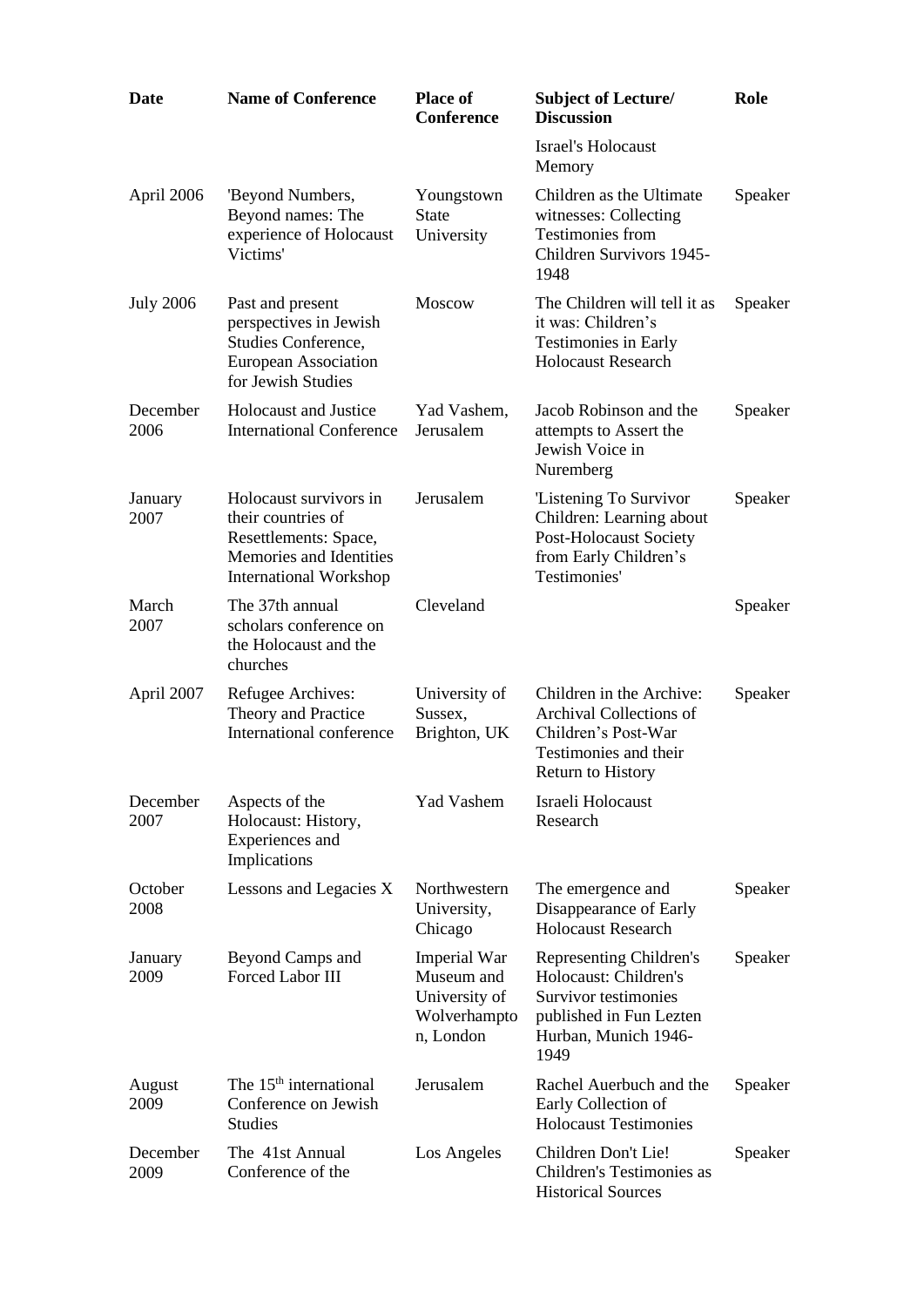| <b>Date</b>                  | <b>Name of Conference</b>                                                                                               | <b>Place of</b><br><b>Conference</b> | <b>Subject of Lecture/</b><br><b>Discussion</b>                                                                     | Role                 |
|------------------------------|-------------------------------------------------------------------------------------------------------------------------|--------------------------------------|---------------------------------------------------------------------------------------------------------------------|----------------------|
|                              | <b>Association for Jewish</b><br><b>Studies</b>                                                                         |                                      |                                                                                                                     |                      |
| $26 - 28$<br>January<br>2010 | "The Future of<br><b>Holocaust Testimonies</b><br>$\mathbf{I}$ "                                                        | Western<br>Galilee<br>College        | Holocaust Testimonies -<br>The first debates                                                                        | Convener,<br>speaker |
| 18-21<br>November<br>2010    | Social Studies History<br><b>Association Conference</b><br>'Power and Politics'                                         | Chicago                              | Listening to children in<br>the aftermath of WW2:<br>The Case of Child<br>survivors of the Holocaust                | Speaker              |
| March<br>2011                | <b>International Conference</b><br>Marking 50 years for the<br>Eichmann's Trial                                         | Haifa                                | Rachel Auerbuch and the<br>Survivor testimonies in<br>the Eichmann Trial an<br>historical and social<br>perspective | Speaker              |
| $5 - 7$<br>December<br>2011  | To stay or go?<br>Jews in Europe in the<br>immediate aftermath of<br>the Holocaust                                      | Warsaw                               | The Jewish voice -<br>Holocaust testimonies<br>1945-1949                                                            | Speaker              |
| January<br>2012              | Beyond Camps and<br>Forced labor: Current<br><b>International Research</b><br>on Survivors of Nazi<br>Persecution no. 4 | London                               | The Ideology,<br>Methodology and Practice<br>of Holocaust testimonies<br>1945-1955                                  | Speaker              |
| $19-21$<br>March<br>2012     | "The Future of<br><b>Holocaust Testimonies</b><br>II"                                                                   | Western<br>Galilee<br>College        |                                                                                                                     | Convener             |
| September<br>2012            | The trial of Adolf<br>Eichman: Retrospect<br>and Prospect                                                               | Toronto                              |                                                                                                                     | Speaker              |
| November<br>2012             | Early Attempts at the<br>Historical<br>Documentation of the<br>Holocaust                                                | <b>Budapest</b>                      | Yad Vashem's<br>Documentation<br>Predicament 1947-1957                                                              | Speaker              |
| June 2013                    | Sine Ira et Studio?<br>Personal Engagement,<br>Historical Distance and<br>the Study of the<br>Holocaust                 | Jerusalem                            | Meir (Mark) Dworzecki:<br>Historical Research as the<br>Survivor's Obligation                                       | Speaker              |
| <b>July 2013</b>             | The Sixteenth World<br>Congress of Jewish<br><b>Studies</b>                                                             | Jerusalem                            | The Praying Israeli<br>Soldier as a Cultural Icon<br>in Contemporary Jewish<br>and Israeli Society                  | Speaker              |
| <b>July 2013</b>             | <b>British Association of</b><br>Jewish Studies -<br>Memory, Identity, and<br>Boundaries of<br>Jewishness' explored     | Canterbury                           | Holocaust Studies – the<br>'black sheep' of Jewish<br>Studies?                                                      | Speaker              |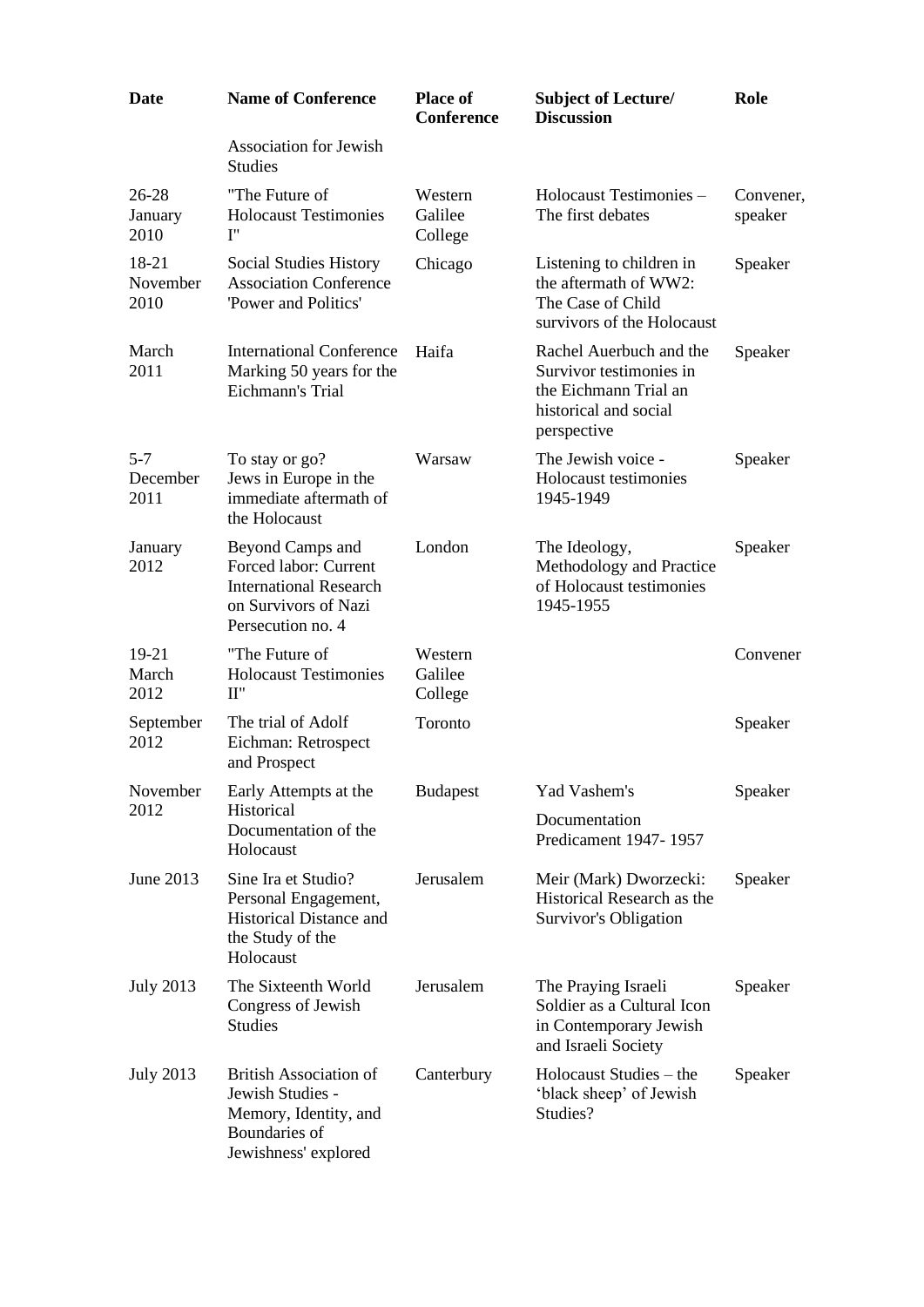| <b>Date</b>            | <b>Name of Conference</b>                                                                                                                                                                                 | <b>Place of</b><br><b>Conference</b> | <b>Subject of Lecture/</b><br><b>Discussion</b>                                                                      | Role                 |
|------------------------|-----------------------------------------------------------------------------------------------------------------------------------------------------------------------------------------------------------|--------------------------------------|----------------------------------------------------------------------------------------------------------------------|----------------------|
| <b>July 2013</b>       | Children and War: Past<br>and Present                                                                                                                                                                     | Salzburg                             | We didn't know what to<br>do but no one knew better<br>than us': Young<br>caretakers working with<br>child survivors | Speaker              |
| August 12-<br>23, 2013 | Landscapes of the<br>Uprooted: Refugees and<br><b>Exiles in Postwar</b><br>Europe CAHS Summer<br><b>Research Workshop</b>                                                                                 | USHMM,<br>Washington<br>DC           | Jewish Children in the<br>Aftermath of WWII                                                                          | Speaker              |
| March<br>2014          | The Future of Holocaust<br><b>Testimonies III</b>                                                                                                                                                         | Akko                                 | <b>Holocaust Testimonies:</b><br>Past, Present and Future                                                            | Convener,<br>speaker |
|                        | http://english.wgalil.ac.il<br>/?catid={7945C728-<br>2912-46D9-B5F6-<br>7DC34115D246}                                                                                                                     |                                      |                                                                                                                      |                      |
| December<br>2014       | 46Th Annual<br>Conference of the<br><b>Association Jewish</b><br><b>Studies</b>                                                                                                                           | <b>Boston</b>                        | Question airing the<br><b>Holocaust 1945-1955</b>                                                                    | Speaker              |
| September<br>2014      | Early Attempts at the<br>Historical<br>Documentation of the<br>Holocaust                                                                                                                                  | Prague                               | <b>Collecting Testimonies</b><br>from Survivor Children<br>1944-1949: Methodology<br>and Practice                    | Speaker              |
| December<br>2014       | "All of Israel are<br>Responsible for One<br>Another"? Ideals and<br>reality during the Shoah:<br>on Solidarity, Mutual<br>Help, Animosities and<br>Tensions Within Jewish<br>Society During the<br>Shoah | Yad Vashem,<br>Jerusalem             | Dr. Meir Dworzecki:<br>Solidarity as Amidah -<br>Between History and<br>Apologetic                                   |                      |
| January<br>2015        | 'Beyond Camps and<br>Forced Labour: current<br><b>International Research</b><br>on Survivors of Nazi<br>Persecution'                                                                                      | London                               | Looking for Answers in<br>Survivors Experiences:<br>Early Holocaust<br>Questionnaires                                | Speaker              |
| 9-11 March<br>2015     | "Jewish Historical<br>Writing: 140 years to<br>Heinrich Graetz's<br>"History of the Jewish<br>People"                                                                                                     | Western<br>Galilee<br>College        | Continuity and rapture                                                                                               | Speaker              |
| September<br>2015      | Encountering<br>Perpetrators of Mass<br>Killings, Political<br>Violence and Genocide                                                                                                                      | Winchester<br>UK                     | He took my hand':<br>Perpetrators in Early<br>Child-survivor<br>Testimonies, 1944-1950                               | Speaker              |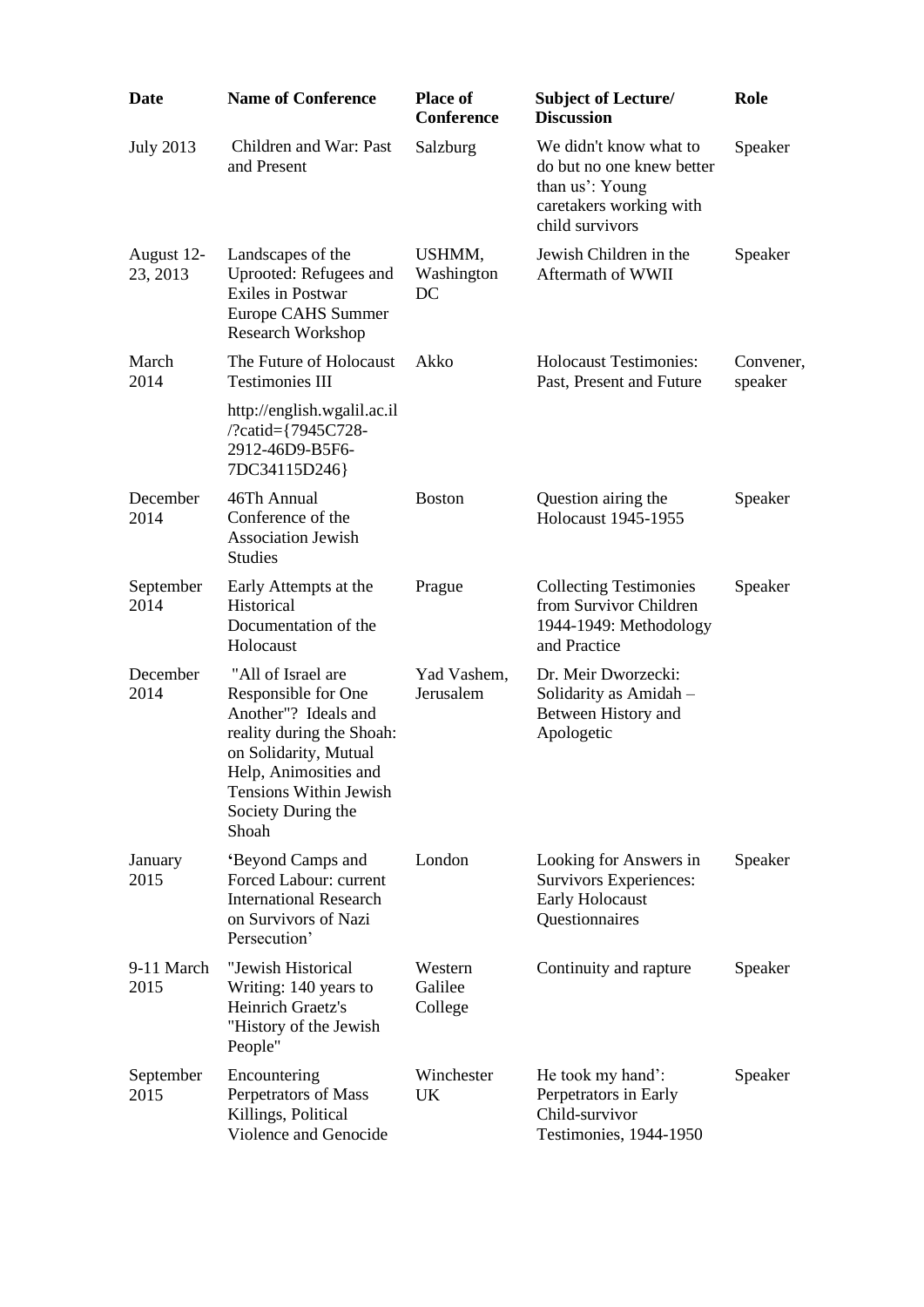| <b>Date</b>                 | <b>Name of Conference</b>                                                                                                            | <b>Place of</b><br><b>Conference</b> | <b>Subject of Lecture/</b><br><b>Discussion</b>                                                          | Role                          |
|-----------------------------|--------------------------------------------------------------------------------------------------------------------------------------|--------------------------------------|----------------------------------------------------------------------------------------------------------|-------------------------------|
| $1 - 3$<br>December<br>2015 | Dan Yadin Amo-<br><b>International Conference</b><br>in Honor of Prof. Dan<br>Michman"                                               | Bar-Ilan<br>University,<br>Ramat-Gan | Early Holocaust<br>Questionnaires                                                                        | Speaker                       |
| March<br>2016               | The Future of Holocaust<br><b>Testimonies IV</b>                                                                                     | Akko                                 | Perpetrators in Children's<br><b>Testimonies</b>                                                         |                               |
| May/June<br>2016            | Life in the aftermath $-$<br>Displaced Persons and<br>Child Survivors on the<br>move, New approaches<br>in education and<br>research | Dachau,<br>Germany                   | Goals and Challenges of<br>the Research into<br><b>Holocaust Survivor and</b><br>DP children             | Speaker,<br>$CO-$<br>convener |
| June 2016                   | Association of Israel<br><b>Studies Conference</b>                                                                                   | Jerusalem                            | <b>Holocaust Survivors are</b><br>Israeli Society: Re-<br>thinking 1950s Israel                          | Speaker                       |
| <b>July 2016</b>            | Children and War: Past<br>and Present 2016                                                                                           | Salzburg,<br>Austria                 | Questionairing children:<br>Collecting testimonies<br>from survivor<br>children1945                      | Speaker                       |
| September<br>2016           | 5th Annual Conference<br>on Israel Studies 2016<br>'Rethinking Israel:<br>Borders, Boundaries and<br>Cultures'                       | London                               | Holocaust survivor<br>activism in 1950s Israeli<br>Society: The case of Dr.<br>Meir (Mark) Dworzecki     | Speaker                       |
| March<br>2017               | The Holocaust and its<br>Aftermath from the<br><b>Family Perspective</b>                                                             | Prague                               | <b>Family Survival</b><br>Strategies as Seen by<br>Survivor Children in<br>Their Early Testimonies       | Speaker                       |
| <b>July 2017</b>            | <b>British Association of</b><br>Jewish Studies                                                                                      | Edinburgh                            | Israeli Holocaust memory<br>in Israeli spaces: a new<br>look at commemoration,<br>memory and space       |                               |
| October<br>2017             | Children in Crisis: Post<br>WW2 and Relevance for<br>today                                                                           | London                               | Rehabilitation of Children<br>and Staff, Survivors of the<br>Holocaust 1945                              | Speaker<br>Co-<br>convener    |
| November<br>2017            | "Emerging Questions in<br><b>Holocaust Testimonies</b><br>Research"                                                                  | Chalotsville<br>VA                   | Early Children's<br><b>Holocaust Testimonies:</b><br><b>Historical Sources or</b><br>Anecdotes           | Speaker<br>$Co-$<br>convener  |
| January<br>2018             | Beyond Camps and<br>Forced Labor                                                                                                     | London UK                            | Lena Kuchler and her<br>'100 children'. A micro<br>history of child survivor<br>care after the Holocaust |                               |
| May 2018                    | Israel: a case study The<br>Jewish State through the<br>Prism of Social Sciences<br>and Humanities                                   | Sde Boker                            | Israeli Holocaust<br>Memory: The Spatial<br>Approach and Its Benefits                                    |                               |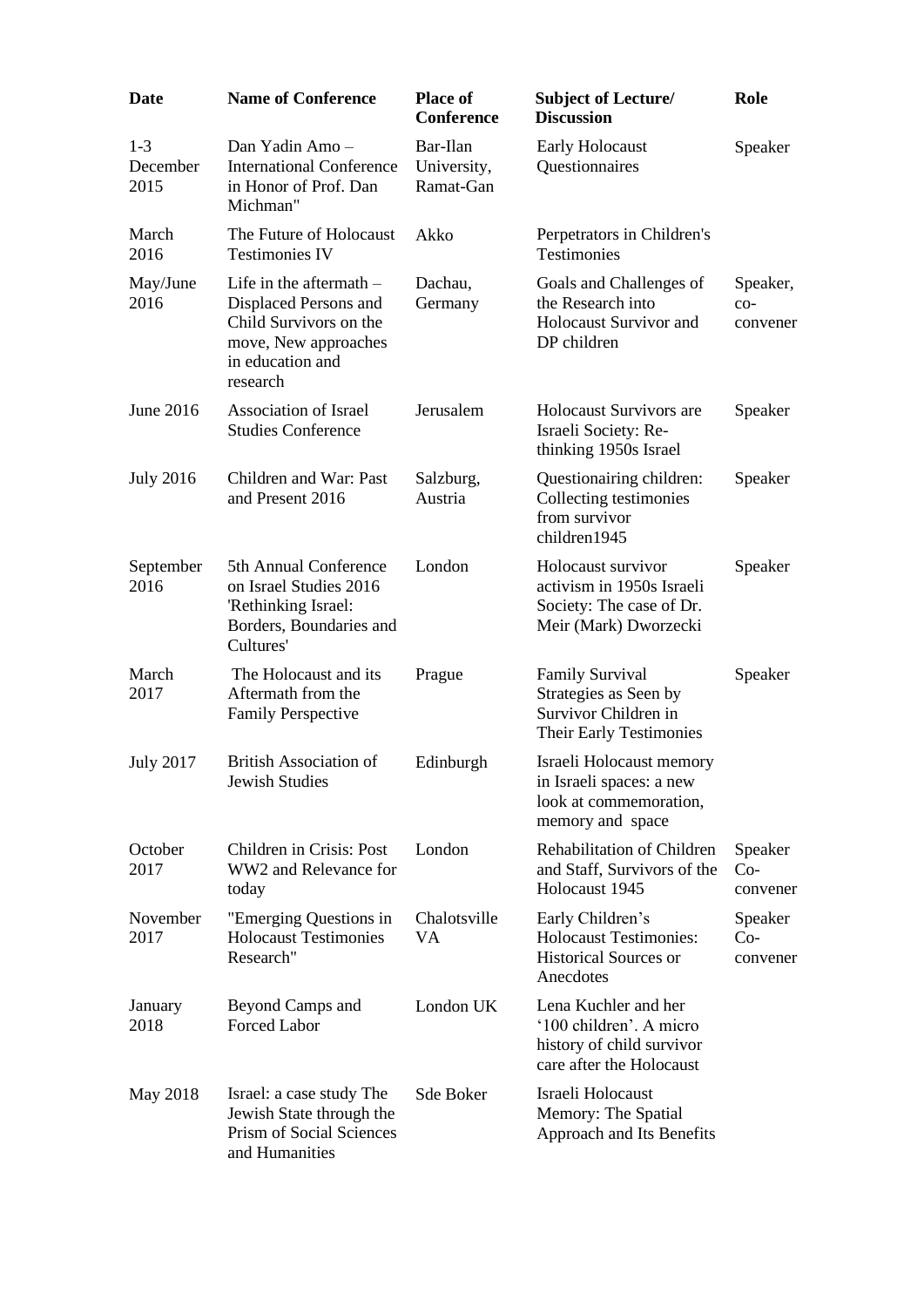| Date              | <b>Name of Conference</b>                                                                                               | <b>Place of</b><br><b>Conference</b>                 | <b>Subject of Lecture/</b><br><b>Discussion</b>                                                                   | Role                         |
|-------------------|-------------------------------------------------------------------------------------------------------------------------|------------------------------------------------------|-------------------------------------------------------------------------------------------------------------------|------------------------------|
| May 2018          | Children in Crisis: Post<br>WW2 and Relevance for<br>today II                                                           | Berlin,<br>Germany                                   |                                                                                                                   | Speaker<br>$Co-$<br>convener |
| June 2018         | Children and Youth on<br>the Move: The Second<br><b>Biennial Conference of</b><br>the Children's History<br>Society, UK | London UK                                            | The Odyssey of Child<br>Survivor Homes in the<br>Post-War Years: A case<br>of child rehabilitation on<br>the move |                              |
| <b>June 2018</b>  | Hidden Children During<br>the Holocaust-<br>Historical<br>Considerations of a<br>Transnational<br>Phenomenon            | Kaunas,<br>Lithuania                                 | "The war against the<br>Jewish Child" Nazi<br>policies towards Jewish<br>Children                                 |                              |
| September<br>2018 | Sussex in the Western<br>Galilee, "The Second<br>World War, the<br>Holocaust and their<br>Repercussions"                | Western<br>Galilee<br>College                        | "Survivor Children and<br>Caretakers after the<br>Holocaust and relevance<br>for today"                           |                              |
| January<br>2019   | Approaches to<br>Kindertransport<br>Research and<br>Historiography                                                      | University<br>College<br>London                      | "Kindertransport for the<br>Enemy: Activism and<br>Historical Relevance"                                          |                              |
| January<br>2019   | Workshop: Children in<br>crisis III: Family<br>reunification after War,<br><b>Holocaust and Genocide</b>                | University of<br>applied<br>Sciences,<br>Potsdam     | "Building homes as<br>Family after the<br>Holocaust"                                                              |                              |
| May 2019          | The Usage of Ego-<br>documents in Jewish<br>Historical research $-$ an<br>International                                 | <b>WGC</b>                                           | "Children of War<br>Holocaust and Genocide"                                                                       |                              |
| November<br>2019  | researchers' workshop<br>Rokhl Oyerbakh: The<br><b>Bridge Between</b><br>Wartime and Postwar<br>Testimony               | Yale Uni. New<br>Haven                               |                                                                                                                   |                              |
| February<br>2020  | First conference of the<br>Israeli Children's<br><b>History Society</b>                                                 | <b>WGC</b>                                           |                                                                                                                   |                              |
| February<br>2020  | Workshop: Children in<br>crisis 4: Challenges of<br>Rehabilitation                                                      | University of<br>Potsdam                             |                                                                                                                   |                              |
| February<br>2020  | Conference on new<br><b>Swedish Holocaust</b><br>Museum                                                                 | Stockholm                                            |                                                                                                                   |                              |
| September<br>2020 | Overcoming the<br>Darkness? Holocaust<br>Survivors' Emotional<br>and Social Journeys in<br>the Early Postwar Period     | American<br>University of<br>Paris and Yad<br>Vashem | "Survivor Caretakers and<br>Child Survivors:<br>Rebuilding Lives and the<br>Home in the postwar<br>period"        |                              |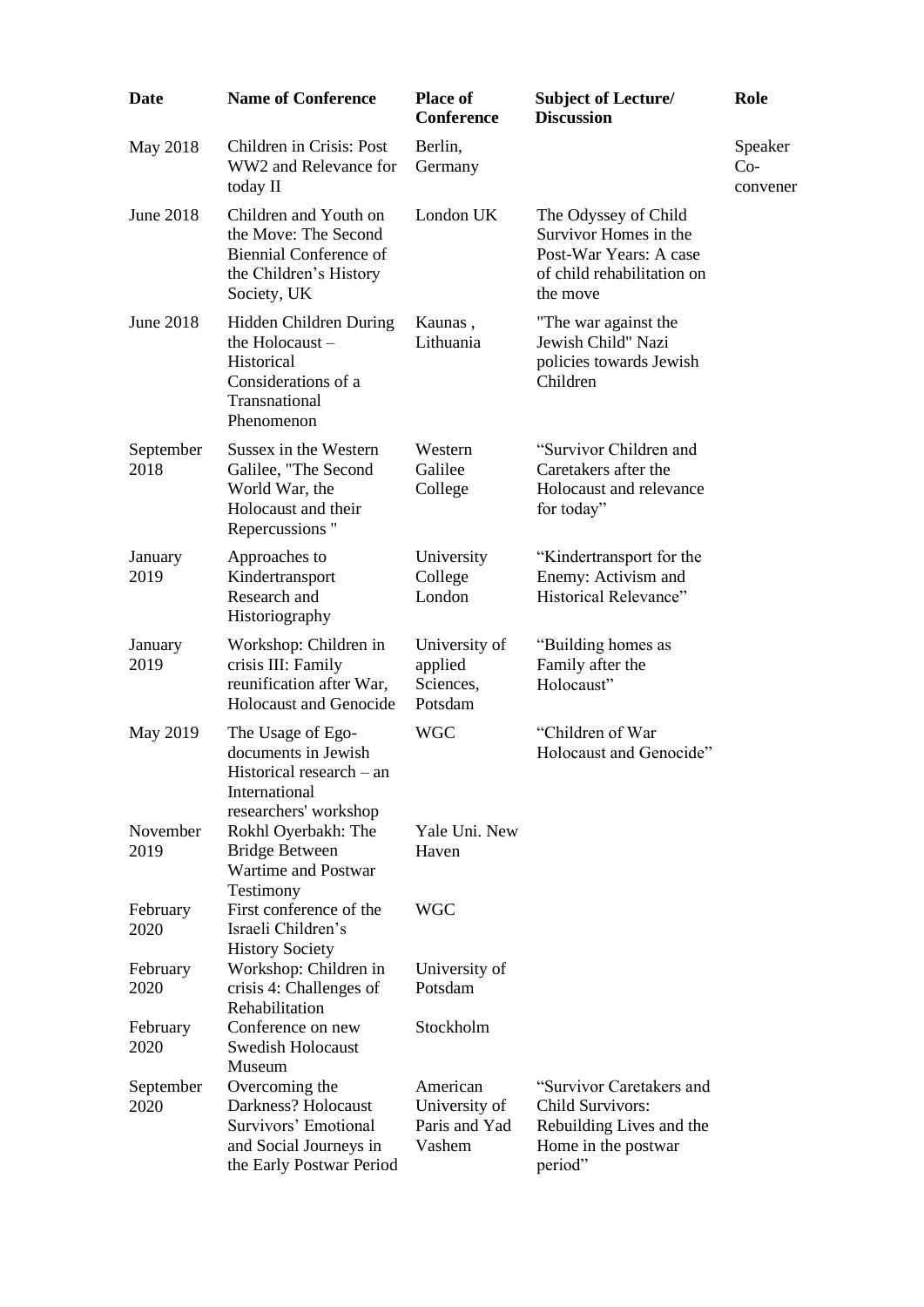| Date          | <b>Name of Conference</b>                                                                                | <b>Place of</b><br><b>Conference</b>              | <b>Subject of Lecture/</b><br><b>Discussion</b>                                               | Role |
|---------------|----------------------------------------------------------------------------------------------------------|---------------------------------------------------|-----------------------------------------------------------------------------------------------|------|
| March<br>2021 | New Trends and<br>Approaches on Gender<br>and Holocaust Studies:<br>International Women's<br>Day Seminar | Zoom<br>Platform<br>western<br>Galilee<br>College | "Lena Kuchler and her<br>One Hundred Children"                                                |      |
| May 2021      | Conference marking 25<br>years to Yad laYeled                                                            | Ghetto<br><b>Fighters House</b>                   | "Was their Voice Heard:<br>Early Children's<br>Testimonies"                                   |      |
| June 2021     | Children and Young<br>People Speaking Up and<br><b>Speaking Out</b>                                      | Zoom platform<br>University of<br>Manchester,     | "Witnessing murder and<br>Genocide: The early<br>testimonies of Holocaust<br>Child Survivors" |      |

## **Organization of Conferences or Sessions**

| <b>Date</b>               | <b>Name of Conference</b>                                                                           | <b>Place of</b><br><b>Conference</b> | Subject of<br><b>Conference</b>                                                 | Role                      |
|---------------------------|-----------------------------------------------------------------------------------------------------|--------------------------------------|---------------------------------------------------------------------------------|---------------------------|
| 24 March<br>2009          | Voices of child Survivors:<br><b>Children's Holocaust</b><br>Testimonies                            | <b>Western Galilee</b><br>College    | Children's<br>Testimonies-<br>Background and<br>Context                         | Convener and<br>organizer |
| $26 - 28$<br>January 2010 | "The Future of Holocaust<br>Testimonies I"                                                          | <b>Western Galilee</b><br>College    | Interdisciplinary<br>conference on<br>Holocaust<br>testimonies                  | Convener and<br>organizer |
| 29th March<br>2011        | "Film and Holocaust -<br>Cinema Teaching History"                                                   | <b>Western Galilee</b><br>College    |                                                                                 | Convener and<br>organizer |
| March 22-25,<br>2012      | "The Future of Holocaust<br>Testimonies II"                                                         | Western Galilee<br>College           | Interdisciplinary<br>International<br>conference on<br>Holocaust<br>testimonies | Convener and<br>organizer |
| 14 March<br>2013          | Jewish Life in the Ghettos<br>under Nazi Rule: A<br>Reconsideration of<br><b>Fundamental Issues</b> | Akko                                 | Jewish Life in the<br>Ghettos                                                   | Convener and<br>organizer |
| 15-17 March<br>2014       | "The Future of Holocaust<br>Testimonies III"                                                        | Western Galilee<br>College           | Interdisciplinary<br>International<br>conference on<br>Holocaust<br>testimonies | Convener and<br>organizer |
| 9-11 March<br>2015        | "Jewish Historical Writing:<br>140 years to Heinrich<br>Graetz's "History of the<br>Jewish People"  | <b>Western Galilee</b><br>College    | Interdisciplinary<br>International<br>conference on<br>Jewish<br>Historiography | Convener and<br>organizer |
| 16 May 2015               | <b>International Researchers</b><br>Workshop                                                        | Western Galilee<br>College           | International<br>workshop on<br>Holocaust and<br>medicine                       | Convener and<br>organizer |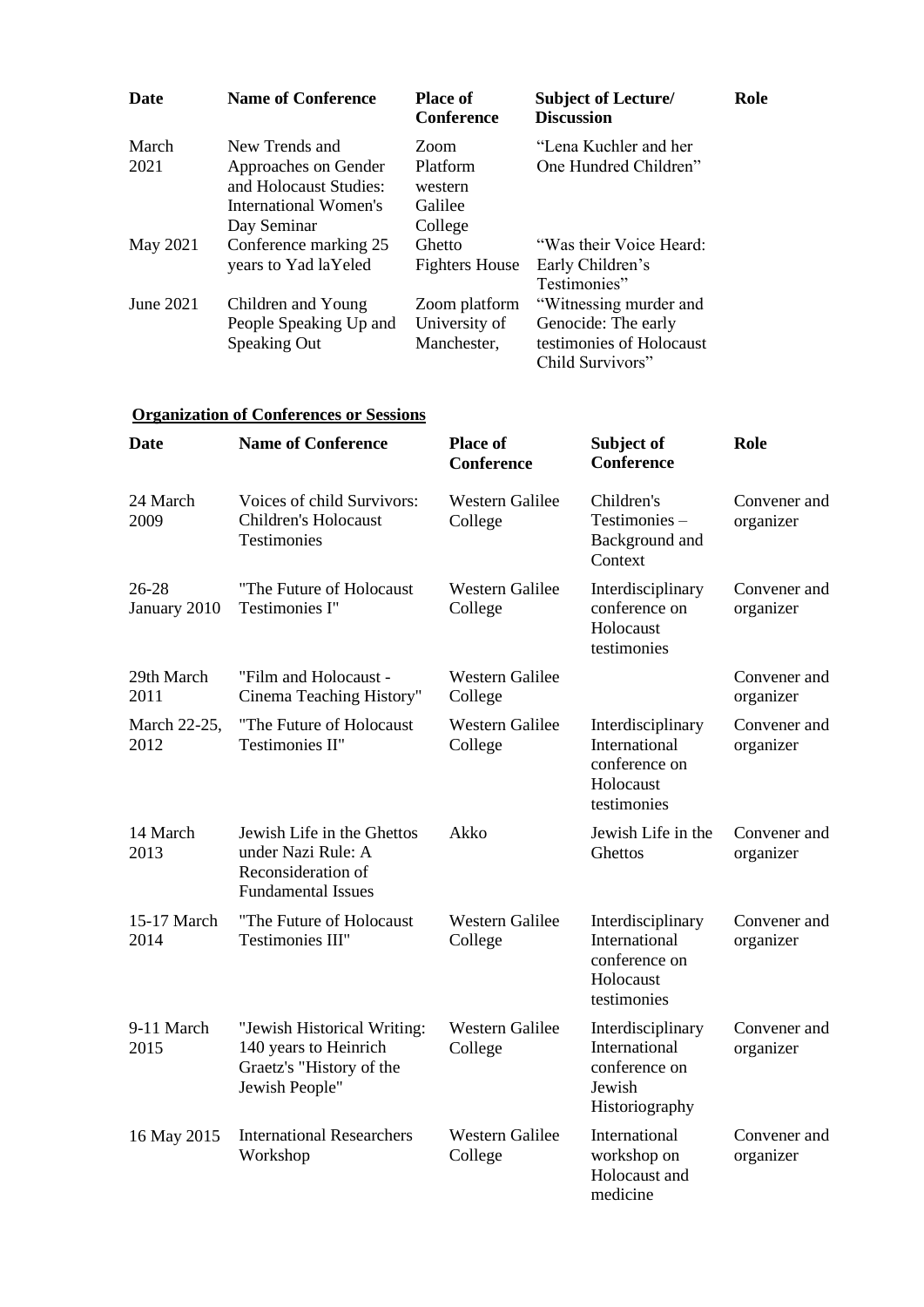| <b>Date</b>                   | <b>Name of Conference</b>                                                                                                         | <b>Place of</b><br><b>Conference</b>                           | Subject of<br>Conference                                                        | Role                       |
|-------------------------------|-----------------------------------------------------------------------------------------------------------------------------------|----------------------------------------------------------------|---------------------------------------------------------------------------------|----------------------------|
|                               | Medicine in the Holocaust<br>and Beyond                                                                                           |                                                                |                                                                                 |                            |
| 8-10 March<br>2016            | "The Future of Holocaust<br>Testimonies IV"                                                                                       | <b>Western Galilee</b><br>College                              | Interdisciplinary<br>International<br>conference on<br>Holocaust<br>testimonies | Convener and<br>organizer  |
| 30 May-1<br><b>June 2016</b>  | Life in the aftermath $-$<br>Displaced Persons and<br>Child Survivors on the<br>move, New approaches in<br>education and research | Dachau                                                         | International<br>workshop on<br>children after the<br>Holocaust                 | Convener and<br>counseling |
| May 2017                      | Medicine in the Holocaust<br>and Beyond international<br>Conference                                                               | <b>Western Galilee</b><br>College<br>Nahariya, Safed           | International<br>conference on<br>Holocaust and<br>medicine                     | Convener and<br>organizer  |
| October<br>2017               | Children in Crisis: Post<br>WW2 and Relevance for<br>Today                                                                        | University<br>College London                                   | International<br>workshop                                                       | Convener and<br>organizer  |
| May 2018                      | Children in Crisis II: Post<br>WW2 and Relevance for<br>Today                                                                     | Alice Solomon<br>University for<br>Applied Sciences,<br>Berlin | International<br>Workshop                                                       | Convener and<br>organizer  |
| January 2019                  | Workshop: Children in<br>crisis III: Family<br>reunification after War,<br><b>Holocaust and Genocide</b>                          | University of<br>applied Sciences,<br>Potsdam                  | International<br>Workshop                                                       | Convener and<br>organizer  |
| March 2019                    | <b>Future of Holocaust</b><br><b>Testimonies V</b>                                                                                | <b>Western Galilee</b><br>College                              | International<br>Conference and<br>Workshop                                     | Convener and<br>organizer  |
| February<br>2020              | First conference of the<br>Israeli Children's History<br>Society                                                                  | <b>Western Galilee</b><br>College                              | Israeli conference                                                              | Convener and<br>organizer  |
| February<br>2020              | Workshop: Children in<br>crisis 4: Challenges of<br>Rehabilitation                                                                | University of<br>Potsdam                                       | International<br>Workshop                                                       | Convener and<br>organizer  |
| April 2020                    | Israeli Children's History<br>Society Corona-times<br>workshop                                                                    | <b>Zoom Platform</b>                                           | Israeli workshop                                                                | Convener and<br>organizer  |
| May 2020                      | Holocaust Research in<br>Challenging Times: An<br>Online Conference of<br><b>Holocaust Researchers</b>                            | <b>Zoom Platform</b>                                           | International<br>Conference                                                     | Convener and<br>organizer  |
| $June -$<br>September<br>2020 | Virtual Conversations with<br><b>Holocaust Researchers</b>                                                                        | <b>Zoom Platform</b>                                           | Academic<br>discussion series                                                   | Convener and<br>organizer  |
| October<br>2020               | New Books Panel with<br>Polish researchers                                                                                        | <b>Zoom Platform</b>                                           | International<br>seminar                                                        | Convener and<br>organizer  |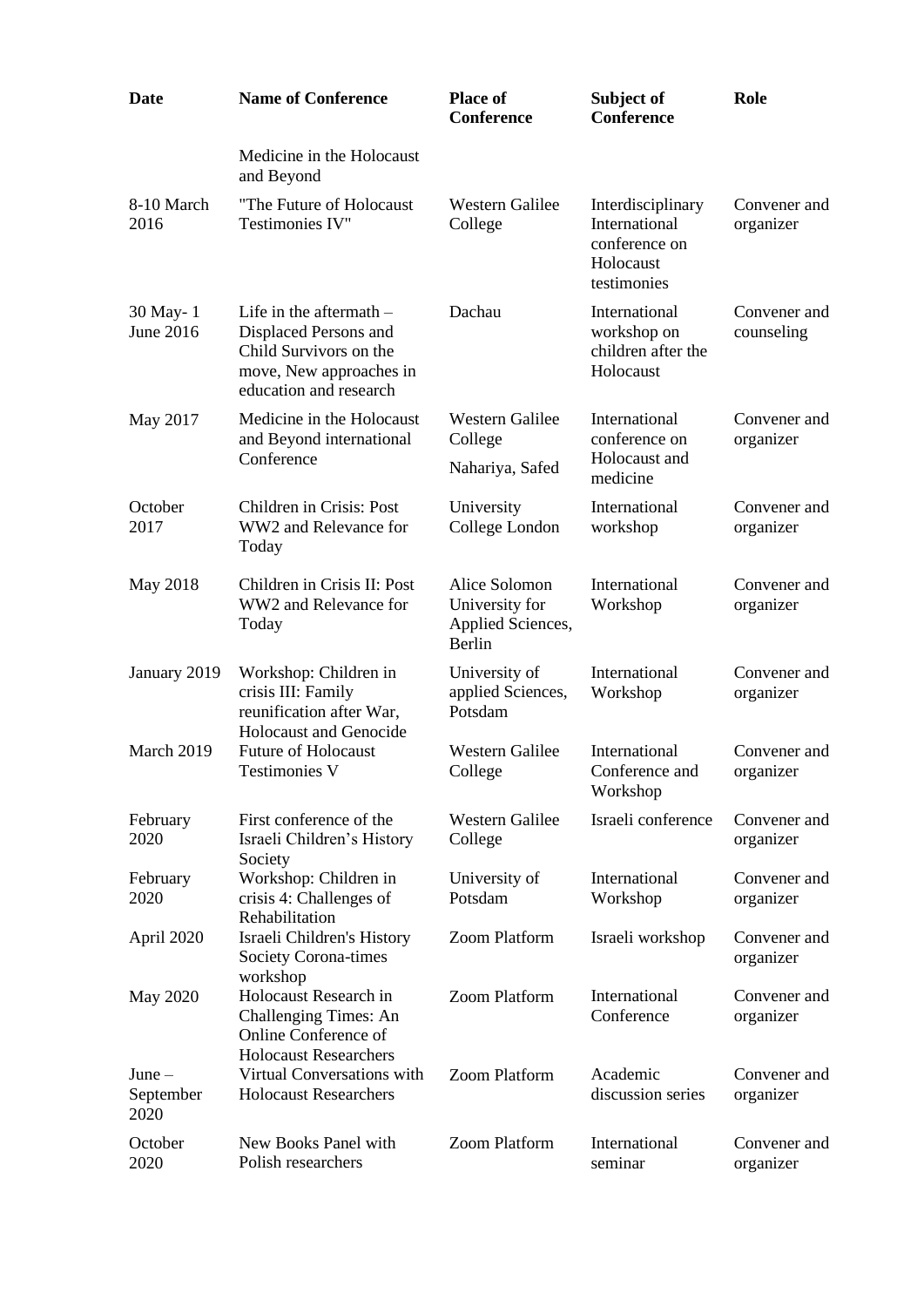| <b>Date</b>      | <b>Name of Conference</b>                                                                                       | <b>Place of</b><br>Conference | Subject of<br><b>Conference</b> | Role                                                |
|------------------|-----------------------------------------------------------------------------------------------------------------|-------------------------------|---------------------------------|-----------------------------------------------------|
| February<br>2021 | Children in Crisis V:<br>Challenges of Reception of<br>Child survivors, Then and<br>Now.                        | <b>Zoom Platform</b>          | <b>International</b><br>seminar | Convener and<br>organizer                           |
| March 2021       | New Trends and<br>Approaches on Gender and<br><b>Holocaust Studies:</b><br>International Women's Day<br>Seminar | Zoom Platform                 | International<br>seminar        | Convener and<br>organizer                           |
| May 2021         | The Jewish Child during<br>and after the Holocaust:<br>Research and Pedagogy in a<br>Changing World             | <b>Zoom Platform</b>          | International<br>Conference     | Co-convener<br>with Ghetto<br><b>Fighters House</b> |
| June 2021        | Between War and Mass<br>Murder: 80 years to<br><b>Operation Barbarossa</b>                                      | <b>Zoom Platform</b>          | International<br>Conference     | Convener and<br>organizer                           |
| <b>July 2021</b> | Revisiting the<br><b>Collaboration Discussion:</b><br>Jewish Police and<br>Leadership during the<br>Holocaust   | <b>Zoom Platform</b>          | International<br>seminar        | Convener and<br>organizer                           |

## **Invited Lectures\ Colloquium Talks**

| <b>Date</b> | <b>Place of Lecture</b>                    | Name of<br>Forum                            | <b>Presentation/Comments</b>                                                                                      |
|-------------|--------------------------------------------|---------------------------------------------|-------------------------------------------------------------------------------------------------------------------|
| 18.1.2017   | International Criminal<br>Court, The Hague | Guest lecture                               | Work with child survivors of the<br><b>Holocaust Relevance for today</b>                                          |
| 24.1.2019   | Weiner library, London                     | Holocaust<br><b>Memorial Day</b><br>lecture | 'No Home to Return To': Listening to<br>Child Survivors Testifying to the<br>Destruction of their Home and Family |
| 28.1.2019   | University of Greenwich Guest Lecture      |                                             | Listening to children after mass murder -<br>the case of early Holocaust children's<br>testimonies                |

# **8. Research Grants**

# **a. Government Research Grand Awarded**

| Role in<br><b>Research</b> | $Co-$<br><b>Researchers</b> | <b>Topic</b>                         | <b>Funded by</b>                      | Year |
|----------------------------|-----------------------------|--------------------------------------|---------------------------------------|------|
| $Co-PI$                    | Dr. Miriam<br>Offer         | Social research and<br>the Holocaust | Ministry of Science<br>and Technology | 2020 |
|                            | Dr. Hadas<br>Lavski-Shasha  |                                      | 240,000 NIS                           |      |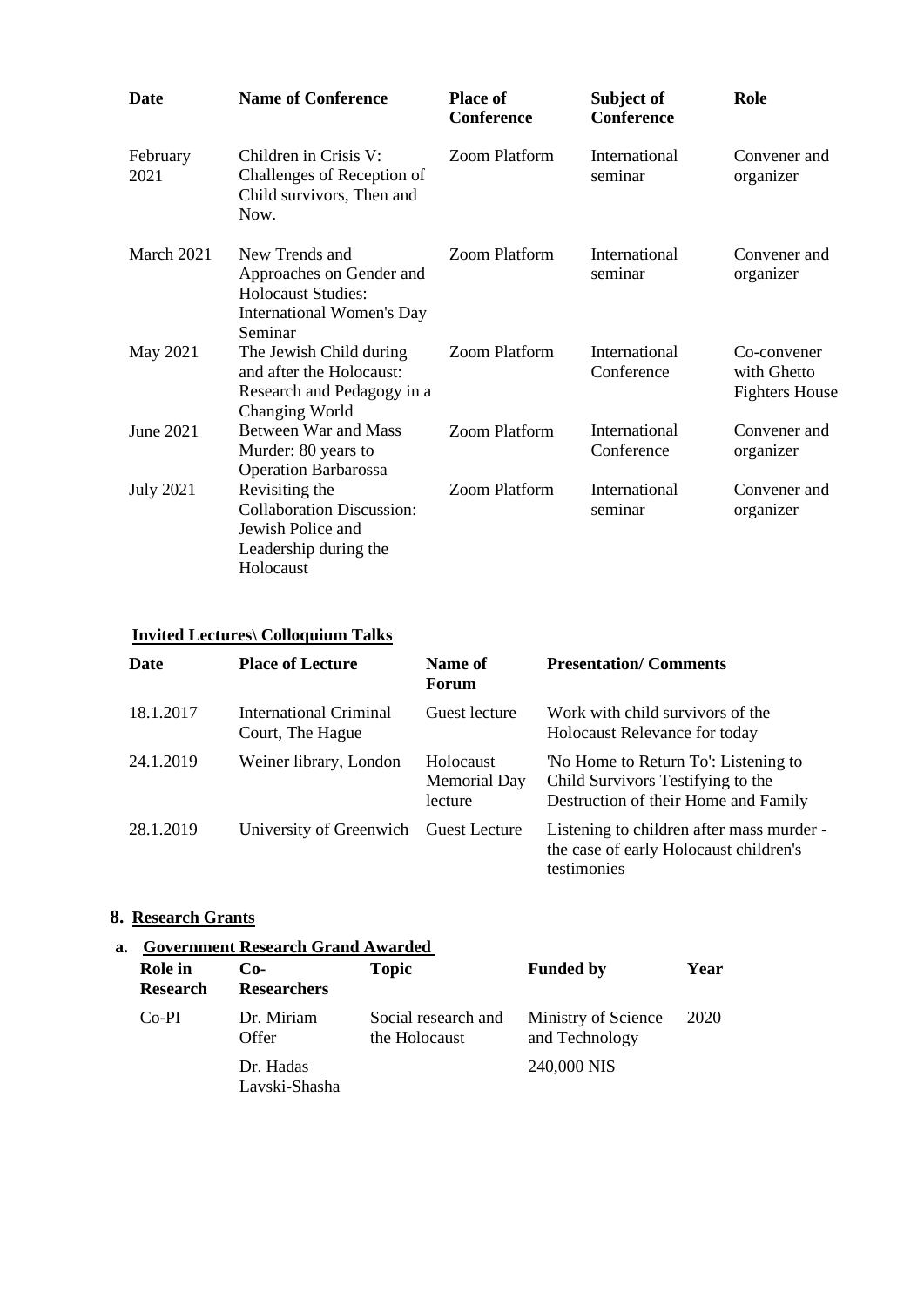## **b. Grants Awarded**

| Role in<br><b>Research</b> | <b>Co-Researchers</b>                                          | <b>Topic</b>                         | Funded by/<br>Amount | Year  |
|----------------------------|----------------------------------------------------------------|--------------------------------------|----------------------|-------|
| PI                         | <b>Israeli</b><br>Holocaust                                    |                                      | The Shalom<br>center | 2003  |
|                            | Historiography                                                 |                                      | Yearly<br>Fellowship |       |
| $Co-PI$                    | Prof. Joel walters                                             | Voices of Child<br>survivors project | 90,000\$             | 2005- |
|                            | Prof. Ruth Gillis                                              |                                      |                      | 2006  |
| PI                         | Research Seminar for<br>Jewish Culture, Tel-Aviv<br>University | Israeli Elites                       | 16,000 NIS           | 2006  |
| $Co-PI$                    | Prof. Joel walters                                             | Voices of Child                      | 90,000\$             | 2007- |
|                            | Dr. Rita Horvath                                               | survivors project                    |                      | 2009  |
|                            | Dr. keren Goldfrad                                             |                                      |                      |       |

## **9. Scholarships, Awards and Prizes**

| 2006 | Jacob and Clara Egit Foundation Award for Holocaust and Jewish<br>Resistance Literature, 10,000 NIS |
|------|-----------------------------------------------------------------------------------------------------|
| 2011 | Eival Giladi President Fund Award for Exellence in Research and<br>teaching, 5000\$                 |

- 2013 Western Galilee College Award Excellence in Research
- 2017 Western Galilee College Award Excellence in Research

# **10. Teaching**

## **Courses Taught in Recent Years**

| Year          | <b>Name of Course</b>                                                        | <b>Type of</b><br><b>Course</b> | <b>Degree</b> | Number of<br><b>Students</b> |
|---------------|------------------------------------------------------------------------------|---------------------------------|---------------|------------------------------|
| 2014-2017     | Conflicts in Israeli Public<br>life                                          | Seminar                         | B.A           | c. 22                        |
| -2014Present  | Children in the Shadow of                                                    | Lecture                         | B.A           | c. $40$                      |
|               | the Holocaust                                                                | (X2)                            |               | c.70                         |
| 2014 Present  | Holocaust and WW 2                                                           | Lecture                         | B.A           | c. $40$                      |
| 2014-Present  | Holocaust issues for<br>Criminology students                                 | Lecture                         | B.A           | c. $40$                      |
| 2014- Present | Holocaust Memory in                                                          | Lecture/semi                    | B.A           | c.30                         |
|               | Israeli Society                                                              | nar                             |               | As seminar:<br>10            |
| 2014-present  | Dilemmas and responses in<br>the Holocaust fo9r<br><b>Education Students</b> | Lecture                         | <b>B.A.</b>   | c.25                         |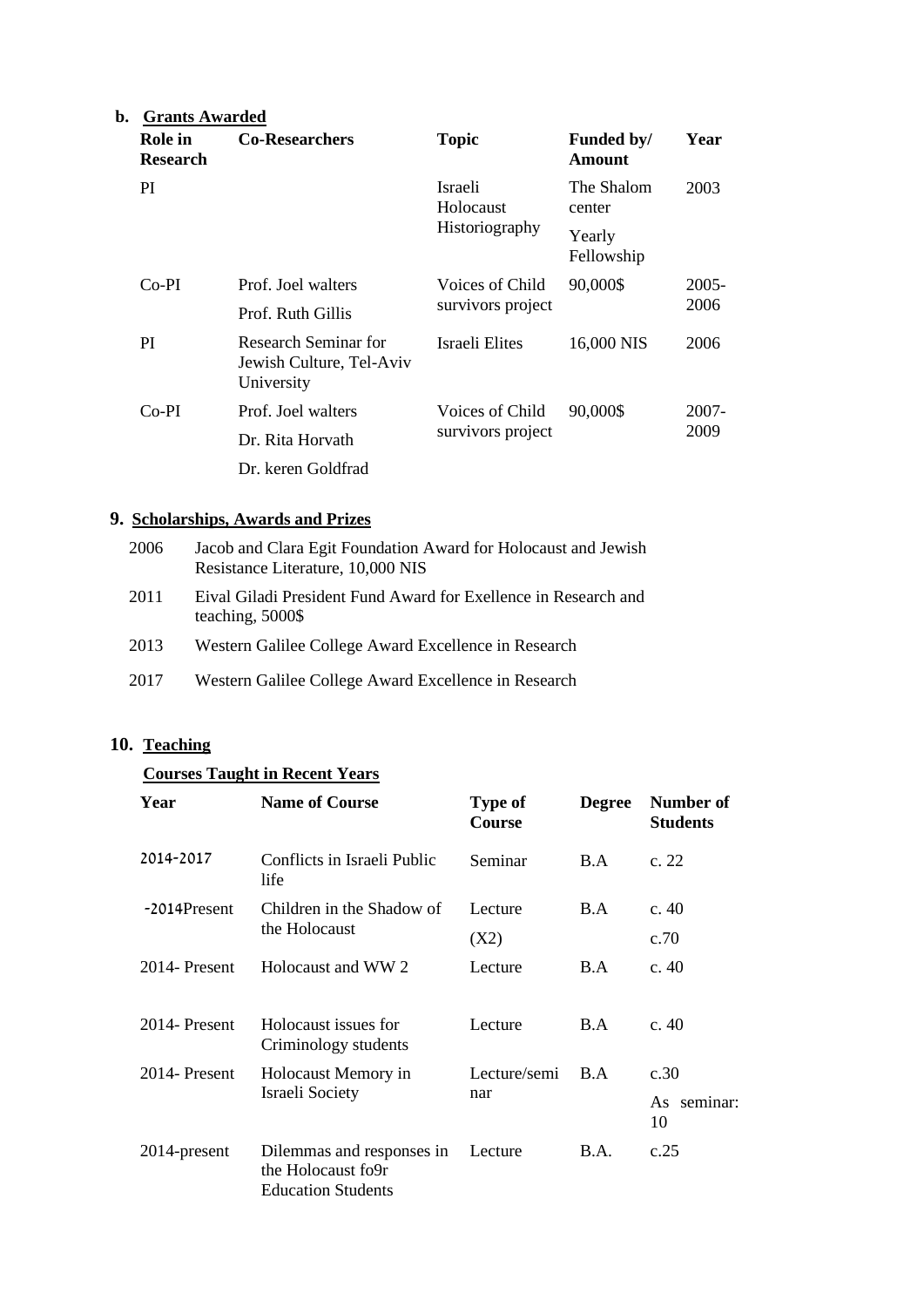| $2017$ - present | <b>Rehabilitation and Memory</b><br>in the Aftermath of the<br>Holocaust | Lecture | <b>B.A.</b>                     | c. $25$ |
|------------------|--------------------------------------------------------------------------|---------|---------------------------------|---------|
| $2017$ - present | Holocaust and Film                                                       | Lecture | $\mathbf{B} \cdot \mathbf{A}$ . | c. $20$ |
| $2021 -$         | Child Rehabilitation after<br>the Holocaust                              | Lecture | $\mathbf{B} \cdot \mathbf{A}$ . | c. 25   |
| $2021 -$         | Female Killers, resisters<br>and victims under Nazi rule                 | Lecture | <b>B.A.</b>                     | c. $25$ |

## **11. Scientific Areas of Specialization**

History: General, Modern, Modern Jewish History, Historical theory, Historiography, Social and Cultural history, Children's history.

### **12. Academic Profile**

#### **A. Research and publications**

My research and publications are organized around four major themes, three related to Holocaust research and one to the national-religious component of Israeli society.

#### **B. Holocaust research and commemoration**

My two books (1,2 in publication list) deal with the birth and evolution of Holocaust research in General and of Israeli Holocaust research in particular. The research developed and described in the books and in other publications (3,4,7,8,9,13,14,15,18,19,21,22,23,25,26,27,30,31 PL) examine the development of Holocaust research in Post war Europe and in Israel in its social, cultural and historical contexts. I explore the work done by survivor historians in the immediate aftermath of the Holocaust, in particular the methodological and practical discussions that complemented their writing and its roots in European and Jewish East-European intellectual traditions (5,8 PL). Several papers researched specific survivor historians and their contribution to the development of Holocaust research and commemoration (5,8, PL). Another focus of this research deals with the emergence of a public Israeli memory of the Holocaust, the survivors' role in its development and Holocaust historiography in its Jewish and Israel contexts. I edited a themed volume (2 PL) dedicated to survivor historians and their contribution to the crystallization of Holocaust Studies. It shows their sensibilities, dilemmas and the paths they chose in initiating Holocaust research, featuring papers on survivor historians from Poland, Hungary, Germany, Israel and the USA.

### **C. Early child survivor testimonies**

Through my archival work I discovered several archival collections of child survivor testimonies collected from children in the immediate aftermath of the war – while they were still children. I collaborated on two research grants awarded by the Claims Conference to Bar Ilan University for the research of these testimonies and their preparation and adaptation as teaching materials for academic courses in the English-speaking world. A paper on 'listening' to children in the aftermath of the Holocaust covered the scope, characteristics and impact of this phenomenon (6, PL) and laid the groundwork for papers on specific collections and the people who created them. The emphasis here was on the social, geographical and cultural contexts of the creation of such testimonies (5,10,12,16,24,28,29 PL). I published an edited volume on children's testimonies by Magnes Press "was their Voice heard".

#### **D. Rehabilitation of children in Post-war and Holocaust**

This work on children's testimonies opened the way to research of other aspects of post war research on survivor children: rehabilitation, the place of the children in Jewish public consciousness and the policies of UNRAA and European countries towards Holocaust survivor children. (17,20 PL) I am working with colleagues' abroad programs that will show the relevance of this research to the rehabilitation of child victims of genocide and war today. In this capacity I gave a guest lecture at the International Criminal Court in The Hague. I also organized three Children in Crisis workshops: in UCL London in 2017, Berlin 2018 and Potsdam 2019 (see above): bringing together historians of child rehabilitation after the Holocaust and practitioners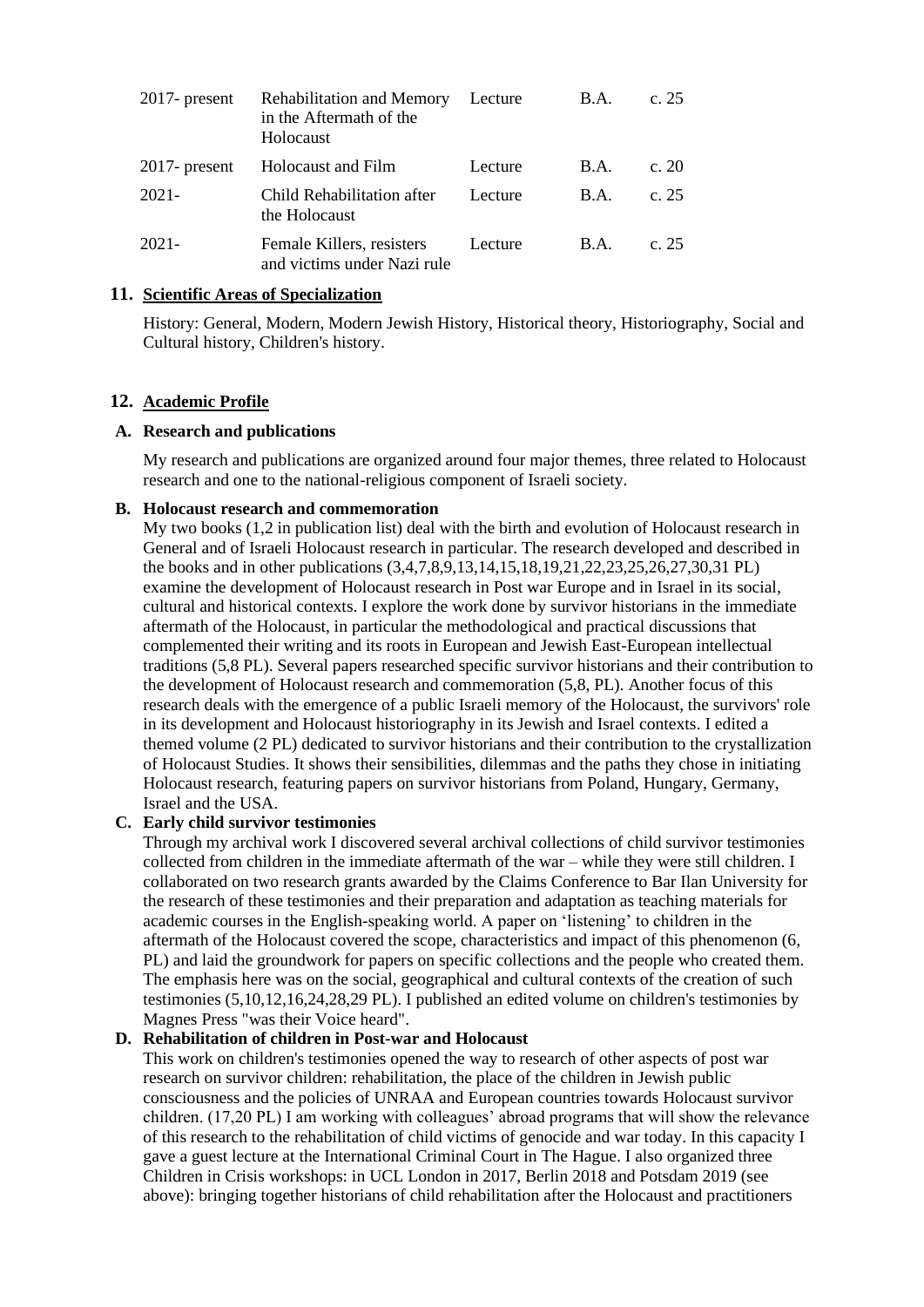working today with Genocide and War affected children. I have also established a website describing this issue that serves a s a repository of academic materials on the issue cwg1945.org. This will be a major research direction for me in the coming years.

#### **E. The place of the army in national-religious society**.

In the last few years I began researching the development of the presence of army and military values in religious public discourse in Israel. In this framework I examine the historical roots of the establishment of 'Hesder Yeshivot' and the 'Mechinot', the religious literature and popular culture representations created by religious society in its religious, historical, social and ideological contexts. My first paper on this subject was published in 2012 (14 PL).

### **F. Organization and participation in conferences**

In the framework of the Holocaust studies program at the Western Galilee College I organized several conferences on the following topics: "Holocaust survivor children in testimony, research and literature" (2009), "Holocaust and Film" (2011), and "Jewish Life in the Ghettos under Nazi Rule: A Reconsideration of Fundamental Issues" (2013).

The main effort in this direction has been a series of International conferences on "**The Future of Holocaust Testimonies**" (2010, 2012, 2014, 2016, 2019). These are multi-disciplinary conferences covering various aspects of Holocaust testimonies: their creation, historical value, social and personal meaning and their place in the arts and in education. The conferences involved a competitive review process, with 25-30 scholars chosen for each meeting. This conference series has become an international focal point of research activity on Holocaust testimonies, and a researchers' community has emerged from these events for this sub-field of Holocaust Studies. In these conferences we partner with academic and public institutions from Israel and abroad: Bar-Ilan University, Haifa University, University of South California, Indiana University, Brandeis University, University of Virginia, Appalachian State University and Hartford University, Yad Vashem, Ghetto Fighters House and others.

In 2017 I co-organized the international conference on **Medicine in the Holocaust and Beyond** with participants from 17 countries and more than a hundred presentations. This was the largest ever conference in this field.

#### **G. Conference participation**.

I participate regularly in academic conferences in the fields of Historical research, Holocaust Studies and Jewish and Israel studies The full list of conference presentations can be found on my CV.

#### **H. Academic teaching and program development**

In 2009 I initiated and set up the Holocaust Studies Program at the Western Galilee College. In this program students take Holocaust studies as a quarter (28hrs) of the multi-disciplinary BA degree. By now more than a hundred and fifty students are taking this program. We also teach specially tailored Holocaust related courses in the Education, Criminal science and Management departments.

I received the College's award for excellence in research and teaching in 2011 and a Research Excellence grant in 2013 and 2017.

I also teach in the B.Ed. History program at Shaanan Teachers' College in Haifa offering courses on early Zionism, the birth of European nationalism, Eastern Europe and its Jews, Modern Jewish history and an Historian's workshop.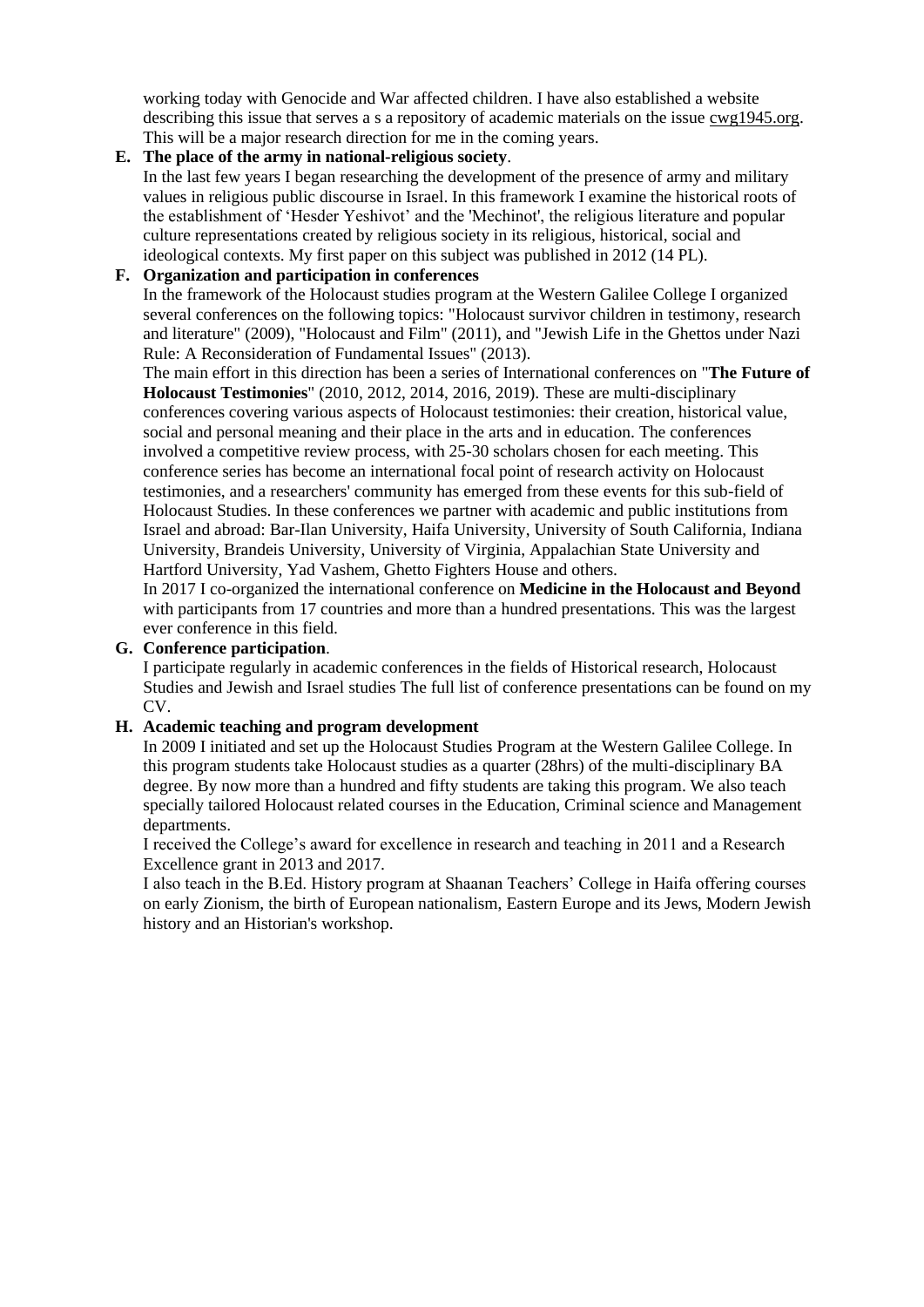### **PUBLICATIONS**

#### Boaz Cohen, Ph.D.

#### **(\* publications since last promotion)**

\*In joint publications the contribution is equal.

## **A. Scientific Books (Refereed)**

#### **Authored Books – Published**

- 1. **Cohen, B.** (2010). *The Next Generations How Will They Know: The Birth and Evolvement of Israeli Holocaust research.* Jerusalem: Yad Vashem. 508 pages. (Hebrew).
- 2. **Cohen, B.** (2012). *Israeli Holocaust Research: Birth and Evolution*. London: Routledge. 346 pages. (paperback 2017).

#### **Accepted for Publication**

3. **Cohen, B***. Frühe Holocaustforschung – Konflikte, Persönlichkeiten, Herausforderungen,*  Metropol Verlag, Berlin

#### **Authored Books – Passed Book proposal Stage**

4. **Cohen, B.** *Surviving and Testifying: Jewish Child Holocaust Survivors Speak Out, 1945 – 1950'* , Cambridge University Press (due 2020)

#### **B. Edited Books and Special Journal Issues – Published**

- 5. **Cohen B.**, & Kozlovsky–Golan, Y. (2013). Guest Editors. *Post Script: Essays in Film and the Humanities*, *32(2)*, Winter/Spring 2013. issue on Holocaust and Film. Texas A&M University Commerce.
- 6. **Cohen, B.**, & Lawson, T. (2015). Survivor Historians and the Holocaust. *special volume of Holocaust Studies: A Journal of Culture and History*, *Vol. 2*1 issues 1-2.
- 7. **Cohen B.** (2016). *Was their Voice heard: Early Holocaust Testimonies of Survivor Children.*  Jerusalem: Magnes. (Hebrew).

#### **C. Articles in Refereed Journals**

#### **Published**

- 8. **Cohen, B.** (1997). Abraham's quest for faith, Two Ptichteas from Bereshit Raba and their academic, traditional and hassidic commentary. *Shaanan College Annual*, 49-60. (Hebrew).
- 9. **Cohen, B.** (1998). The First Petichta of Bereshit Raba An Intellectuall Quest For the meaning of the Midrash. *Shaanan College Annual*, *4*, 139-154. (Hebrew).
- 10. **Cohen, B.** (2003). Holocaust Heroics Ghetto Fighters and Partisans in Israeli Society and Historiography. *Journal of Political and Military Sociology, 31(2)*, 197-213.
- 11. **Cohen, B.** (2005). The Birth Pangs of Holocaust Research in Israel*. Yad Vashem Studies, 33*, 203-243.
- 12. **Cohen, B.** (2006). And I was Only a Child: Children's Testimonies Bergen-Belsen 1945. *Holocaust Studies: A Journal of Culture and History, 12(1-2)*, 153-169.
- 13. **Cohen, B.** (2007). The Children's Voice: Post-War Collection of Testimonies from Children Survivors of the Holocaust. *Holocaust and Genocide Studies*, *21(1),* 73-95.
- 14. **Cohen, B.** (2008).Rachel Auerbuch, Yad Vashem and Israeli Holocaust Memory. *Polin: Studies in Polish Jewry, 20*, 121-197.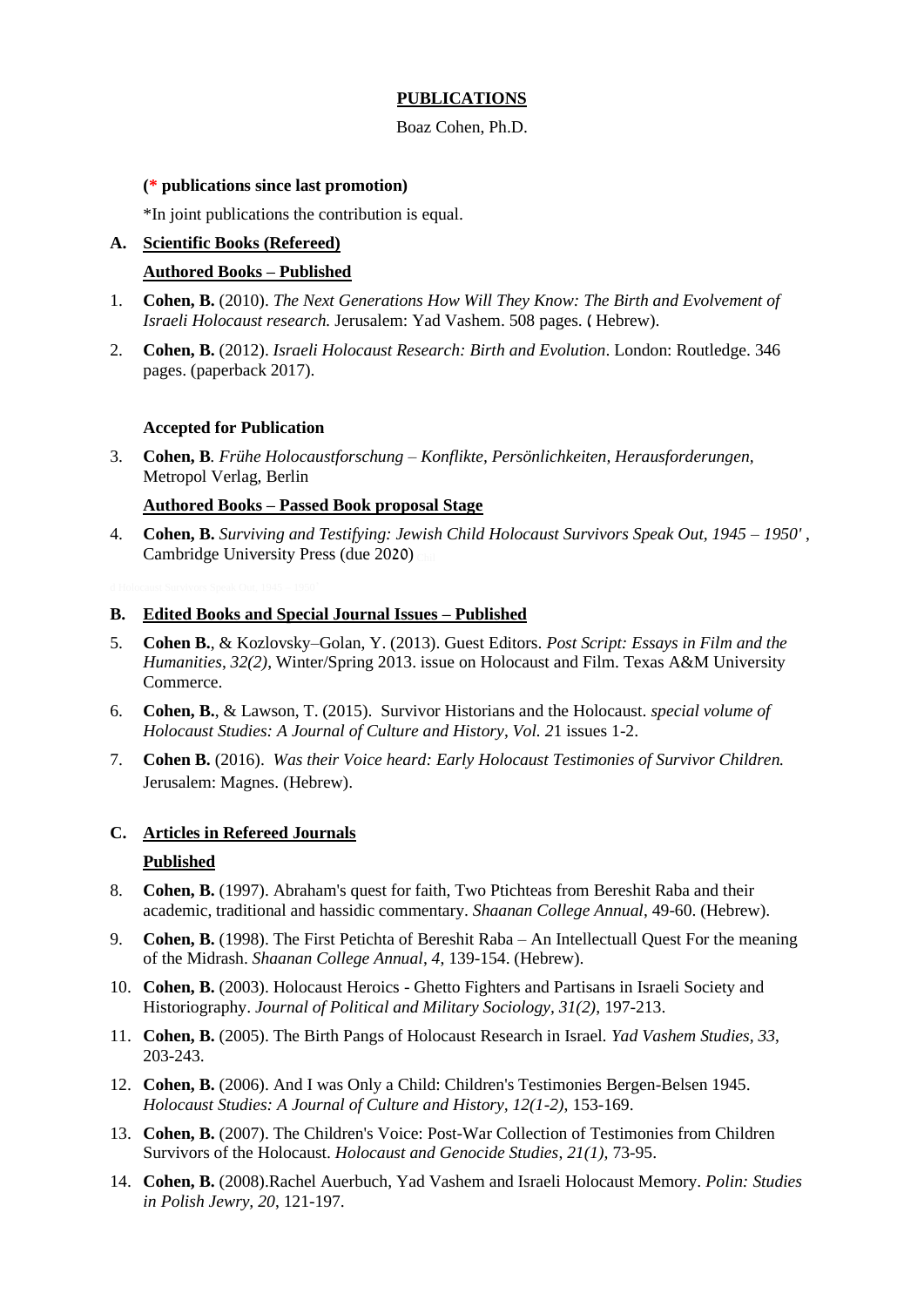- 15. **Cohen, B.** (2008). The International Conference for the Research of the Holocaust: Early steps in Holocaust Research and Commemoration. *Cathedra*, *125,* 99-118. (Hebrew).
- 16. **Cohen, B.** (2008). L'historiographie Israélienne de la Shoah. *Revue d'histoire de la Shoah, 188*, 47-92. (French)
- 17. **Cohen, B**., & Horvath, R. (2012). Young Witnesses in the DP camps: Children's Holocaust testimony in context*. Journal of Modern Jewish Studies*, *11(1)*, 103-125.
- 18. **Cohen, B.** (2012). A Comandment in Uniform: Army Service in the National Religious Public. *Iyunim Bitkumat Israel, 22*, 325-358. (Hebrew).
- 19. **Cohen, B**., & Müller, B. (2013). The 1945 Bytom Notebook: Searching for the Lost Voices of Child Holocaust Survivors. *Freilegungen: Überlebende – Erinnerungen – Transformationen, Jahrbuch des International Tracing Service, Bd. 2*, 122-137.
- 20. **Cohen, B.** (2014). The difficulties of creating a Holocaust archive: Yad Vashem and Israel Kastner 1947-1948. *Journal of Jewish Culture and History*, *15(3),* 173-187.
- כותבים מקובנה והפרטיזנים לוין דב:הישראלי השואה מחקר של בעז כהן ) 2015(, 'מיקרו־ היסטוריה 21. סיפורם', **עיונים בתקומת ישראל** , ,25 .214-235 את
- 22. Cohen, B. (2015). Dr. Meir (Mark) Dworzecki: The Historical Mission of a Survivor Historian, *Holocaust Studies: A Journal of Culture and History, Vol. 21 issues1-2*, 24-37.
- 23. **Cohen, B**. and Muller B. (2016). A teacher and his students: Child Holocaust Testimonies from Early post-war Polish Bytom, *East European Jewish Affairs*,*Vol. 46 No. 1*, 68-115.
- 24. Cohen B.(2017). Goals and Challenges of the Research into Holocaust Survivor and DP children, *Jahrbuch des International Tracing Service 2017*, 265-275.
- 25. Cohen, B. (2017). Dov Levin from Partisan to Researcher. *Yad Vashem Studies*, *45 (1)*, 11-20.
- 26. Cohen, B. (2017.) Holocaust Testimonies and Historical writing: Debates, innovations, and Problems in the Early Post-War Period. *Yad Vashem Studies*, *45 (2)*, 159-184.
- 27. Cohen, B. (2018) "Survivor caregivers and child survivors: Rebuilding lives and the home in the postwar period". *Holocaust and Genocide Studies 32 (1), 49-65*
- 28. Cohen B. (2020) "Holocaust Survivor Activism in the first decades of the Israeli State: The case of Dr. Meir (Mark) Dworzecki" *Cathedra*, 174, 125-154 (Hebrew)

#### **Under review**

29. Cohen, B. Rehabilitation of Child Survivors in Post Holocaust Poland

# **D. Articles or Chapters in Scientific Books (which are not Conference Proceedings) Published**

- 30. Cohen, B. (2006). Holocaust Survivors and Early Israeli Holocaust Research and Commemoration: A Reappraisal. In: M.L. Davies & C.C.W. Szejnmann (Eds.), *How the Holocaust Looks Now. International Perspectives* (pp. 139-149). London: Palgrave Macmillan.
- 31. Cohen, B. (2008). Setting the Agenda of Holocaust Research: Discord at Yad Vashem in the 1950s. In: D. Bankier & D. Michman (Eds.), *Holocaust Historiography in Context: Emergance, Challenges, Polemics & Achievments* (pp. 255-292). Jerusalem and New York: Yad Vashem and Bergham Books.
- 32. Cohen, B. (2010). Dr. Jacob Robinson, the Institute of Jewish Affairs and the Elusive Jewish voice in Nuremberg. In: D. Bankier & D. Michman (Eds.), *Holocaust and Justice: representation & Historiography of the Holocaust in Post-War Trials* (pp. 81-100). Jerusalem: Yad Vashem and Berghahn Books.
- 33. Cohen, B. (2010). Representing Children's Holocaust: Children's Survivor testimonies published